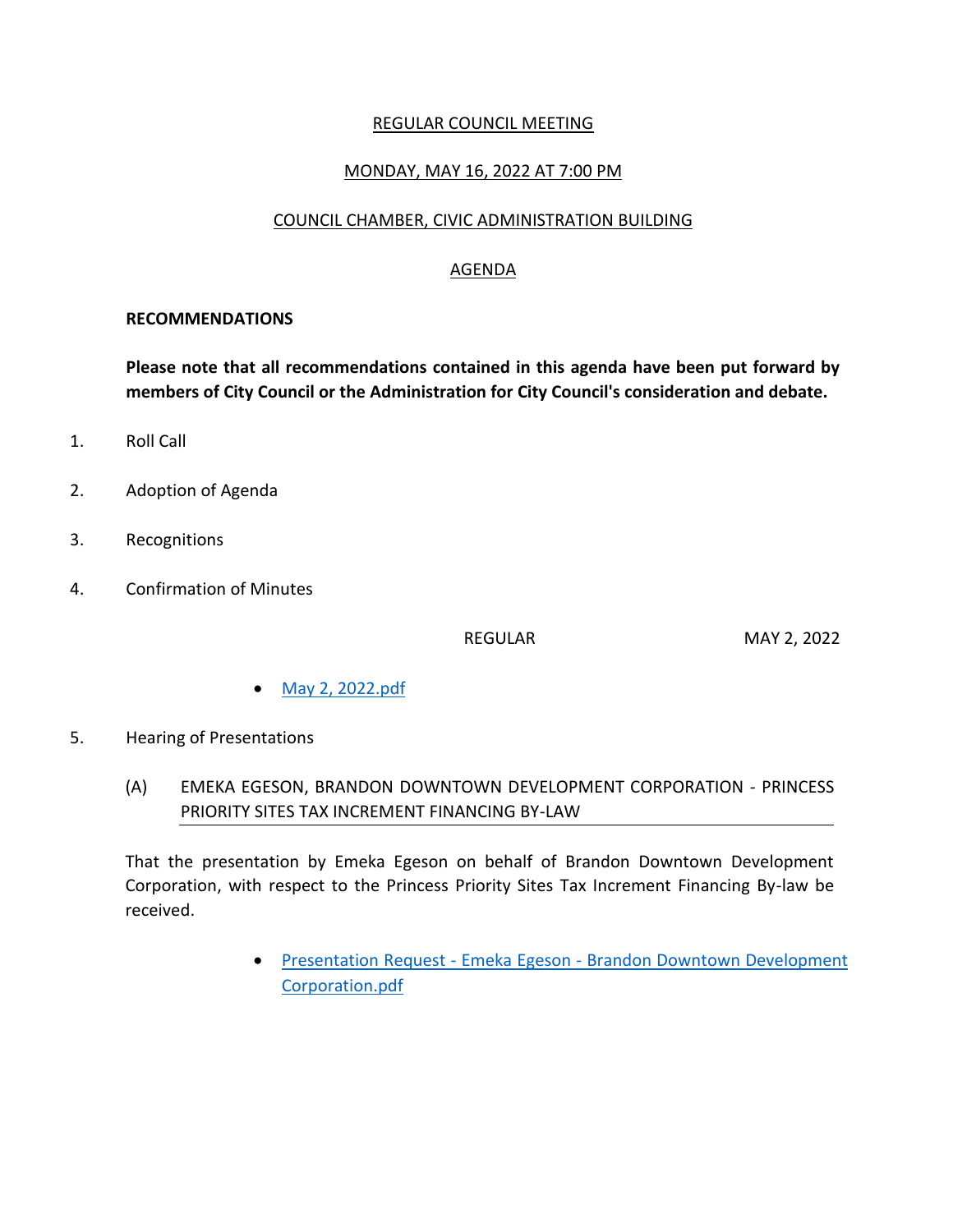## (B) KIM LONGSTREET, BRANDON HARM REDUCTION NETWORK - PRIVATE MEMBERS BILL 217 - THE FATALITY INQUIRIES AMENDMENT ACT (OVERDOSE DEATH REPORTING)

That the presentation by Kim Longstreet on behalf of the Brandon Harm Reduction Network with respect to Private Members Bill 217, The Fatality Inquiries Amendment Act, be received.

- Presentation Request Kim Longstreet [Bill 217 and Brandon Harm](https://paperlesscouncil.brandon.ca/attachments/A_2022/HOP_EZVITLASUWSZWDCAFBOSDHETTEMECTJUQPAAEKHRKBSJAGMUBAY_Presentation%20%20Request%20-%20Kim%20Longstreet%20-%20Bill%20217%20and%20Brandon%20Harm%20Reduction%20Network.pdf)  [Reduction Network.pdf](https://paperlesscouncil.brandon.ca/attachments/A_2022/HOP_EZVITLASUWSZWDCAFBOSDHETTEMECTJUQPAAEKHRKBSJAGMUBAY_Presentation%20%20Request%20-%20Kim%20Longstreet%20-%20Bill%20217%20and%20Brandon%20Harm%20Reduction%20Network.pdf)
- 6. Community Comments/Feedback

The public is invited to come forward to the podium to ask questions on any item appearing on the agenda for this evening's meeting. A total of 15 minutes will be allowed for this question period.

- 7. Hearing of Delegations
	- (A) JODY SASS AND DARRYL WOLSKI, FOOD TRUCK WARZ BLANKET LICENSING OF VENDORS

That the presentation by Jody Sass and Darryl Wolski with respect to blanket licensing of vendors for Food Truck Warz be received.

- Delegation Request [Jody Sass and Darryl Wolski -](https://paperlesscouncil.brandon.ca/attachments/A_2022/HOD_HQGADIWBQMZDGUDLXCBCAXPBUVDYKHGQSLBTPNLGDJTAMTAMZSV_Delegation%20Request%20-%20Jody%20Sass%20and%20Darryl%20Wolski%20-%20Food%20Truck%20Warz.pdf) Food Truck Warz.pdf
- (B) JULIA KRYKAVSKA AND TATYANA MORLEY, UKRAINIAN-CANADIAN ASSOCIATION TRYZUB - ASSISTANCE TO UKRAINIAN REFUGEES

That the presentation from Julia Krykavska and Tatyana Morley on behalf of the Ukrainian-Canadian association Tryzub with respect to assistance to Ukrainian Refugees coming to Brandon be received.

- Delegation Request [Julia Krykavska and Tatyana Morley -](https://paperlesscouncil.brandon.ca/attachments/A_2022/HOD_OSJOEZGLDVVLYLNQNTMWAHLMVRXBBOPBQESSXLDRYSAMAVWGBYO_Delegation%20Request%20-%20Julia%20Krykavska%20and%20Tatyana%20Morley%20-%20UCA%20Tryzub.pdf) UCA Tryzub.pdf
- 8. Public Hearings
- 9. Communications & Petitions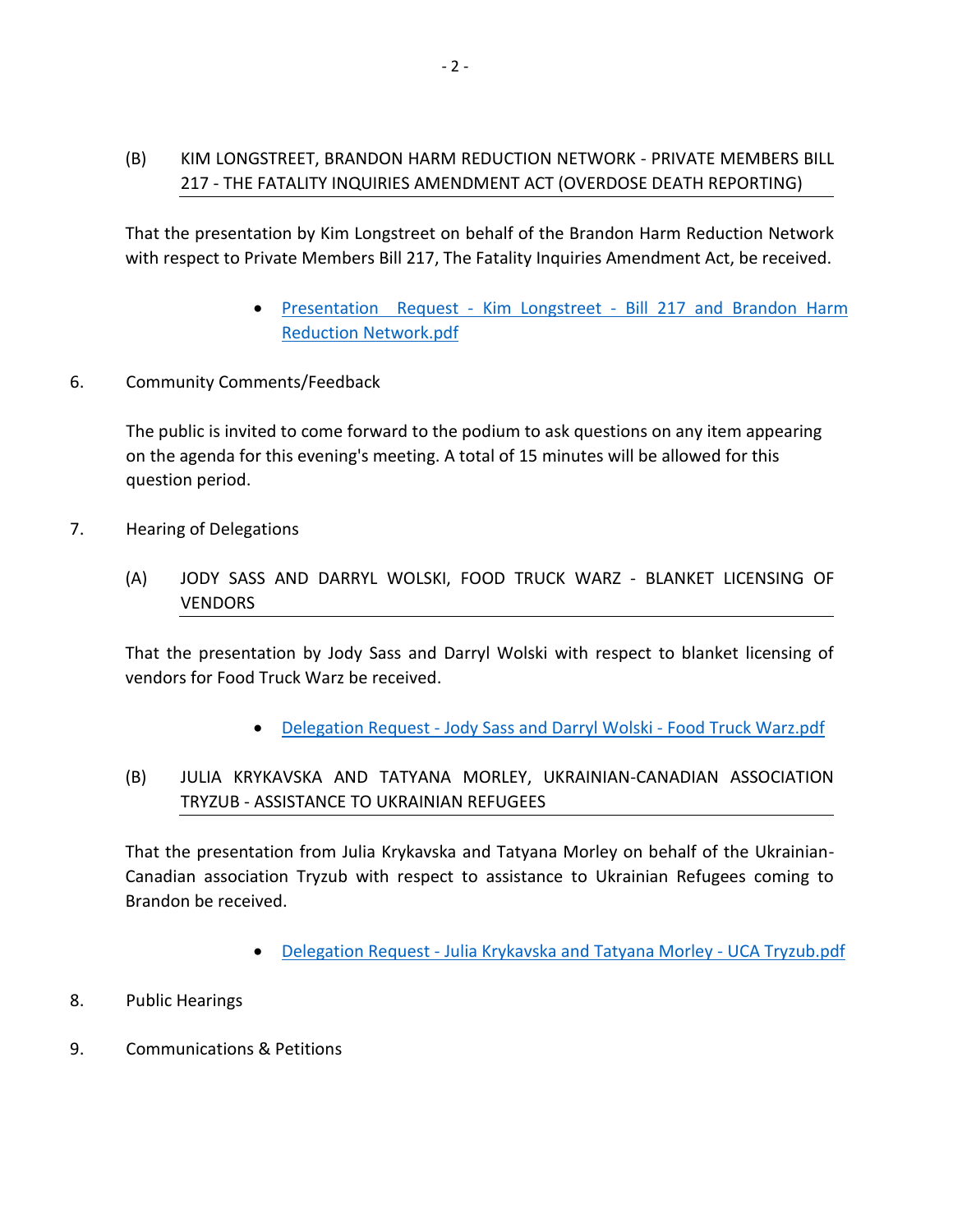| (A) | <b>COMMITTEE OF THE WHOLE</b>                           | <b>VERBAL</b> |        | MAY 16, 2022 |
|-----|---------------------------------------------------------|---------------|--------|--------------|
| (B) | PERSONNEL COMMITTEE                                     |               |        | MAY 9, 2022  |
|     |                                                         |               |        |              |
| (C) | <b>POVERTY COMMITTEE</b>                                | VERBAL        |        | MAY 16, 2022 |
| (D) | BRANDON MUNICIPAL HERITAGE ADVISORY COMMITTEE<br>VERBAL |               |        | MAY 16, 2022 |
| (E) | DOWNTOWN WELLNESS & SAFETY TASK FORCE                   |               | VERBAL | MAY 16, 2022 |

- 11. Enquiries
- 12. Announcements
- 13. General Business

#### (A) RECOMMENDATIONS OF THE DOWNTOWN WELLNESS AND SAFETY TASK FORCE

That the Downtown Ambassador program proceed, at a maximum cost of \$10,000 as included in the Urban Renewal operating budget within the adopted 2022 Financial Plan;

and further, that twenty (20) benches, removed in 2020, be re-deployed in different locations in the downtown, some in public spaces and the remainder to be placed after additional community consultation by Administration;

and further, that the City purchase eleven (11) new refuse/recycling bins to add to the nineteen (19) purchased in 2021 and place the 30 total throughout downtown, at a maximum cost of \$10,665 funded from the Urban Renewal operating budget, included in the adopted 2022 Financial Plan;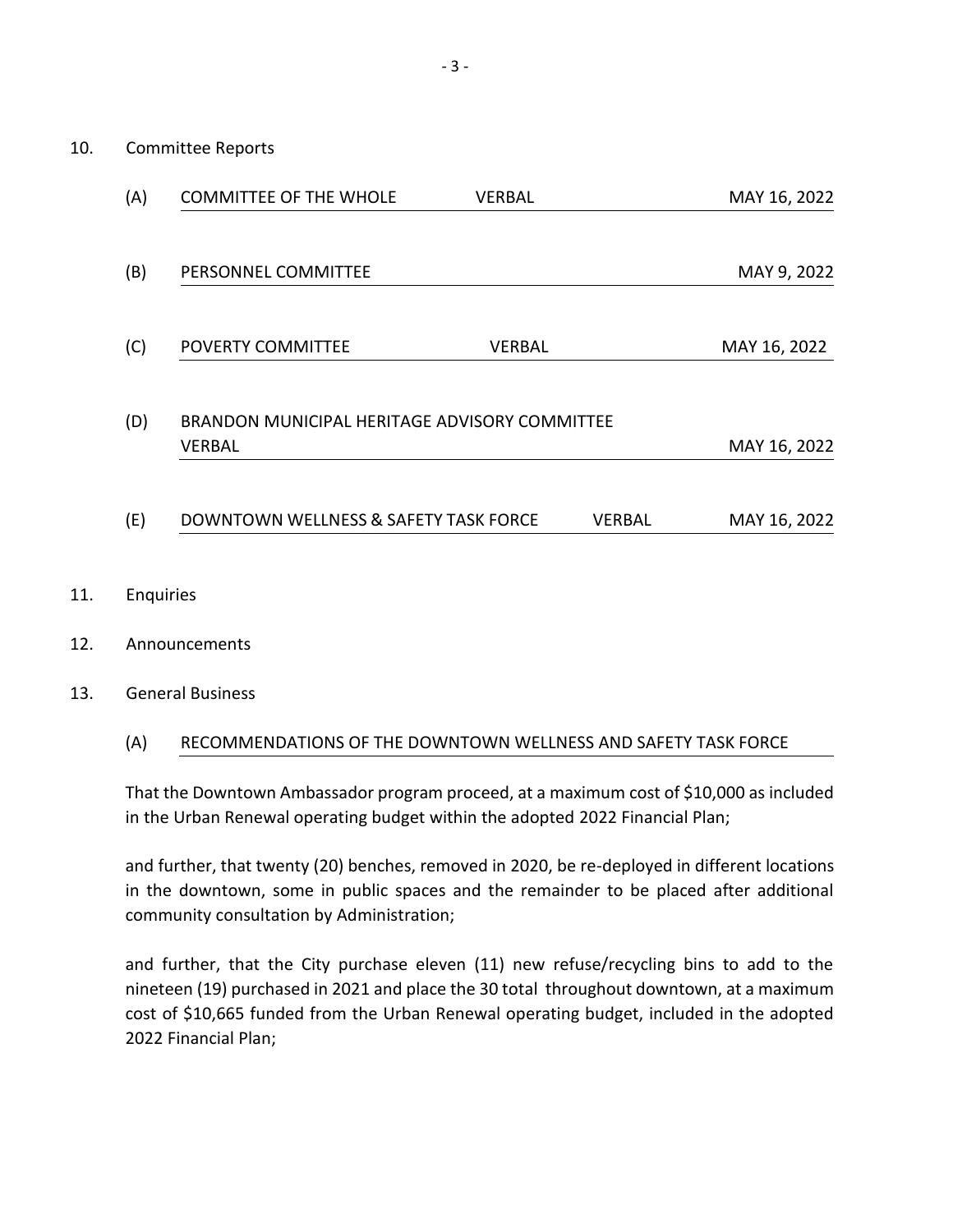and further, that a graffiti management program be piloted at a maximum cost of \$25,000 funded from the Urban Renewal operating budget, included in the adopted 2022 Financial Plan;

and further, that a spring to fall public space maintenance program be piloted at a maximum cost of \$27,000 funded from the Urban Renewal operating budget, included in the adopted 2022 Financial Plan, and if successful, funds be considered in 2023 for the full year program;

and further, that the City start a bi-annual community clean street program and that the first event happen in early 2022 at a cost of \$4,500 for both events funded from the Urban Renewal operating budget, included in the adopted 2022 Financial Plan;

and further, that the City rehabilitate downtown sidewalks in 2022 to a maximum cost of \$50,000 funded from the Capital Development Reserve, as included in the adopted 2022 Financial Plan under downtown infrastructure projects;

and further, that Administration investigate and pilot portable washrooms in the downtown for 24/7 use as well as establishing partnerships to clean the portable washrooms daily in 2022, and report back to Council prior to 2023 budget deliberations on their effectiveness;

and further, that Administration reports back to Council on a holistic plan for downtown public washrooms prior to 2023 budget deliberations;

and further, that the City adds a four-month security patrol unit dedicated to Princess Park and the Kristopher Campbell Skate Park to collect data to inform potential future investments into vandal-proofing the Princess Park washrooms, funded from the Urban Renewal operating budget, included in the adopted 2022 Financial Plan;

and further, that Administration investigates enhancing lighting in the downtown area to improve safety and security and report back to Council prior to 2023 budget deliberations;

and further, that Administration investigate and pilot a sharps enhancement program for downtown to increase access to sharps disposal sites at a maximum cost of \$8,800 funded from the Urban Renewal operating budget, included in the adopted 2022 Financial Plan, and report back to Council prior to 2023 budget deliberations on their effectiveness.?

[Downtown Wellness and Safety Task Force Recommendations.pdf](https://paperlesscouncil.brandon.ca/attachments/A_2022/GEN_PUYGJXWTMWLXEDPGUPSKSJANWYSKMLBJQCZDULPYSZLBIKGMYHS_Downtown%20Wellness%20and%20Safety%20Task%20Force%20Recommendations.pdf)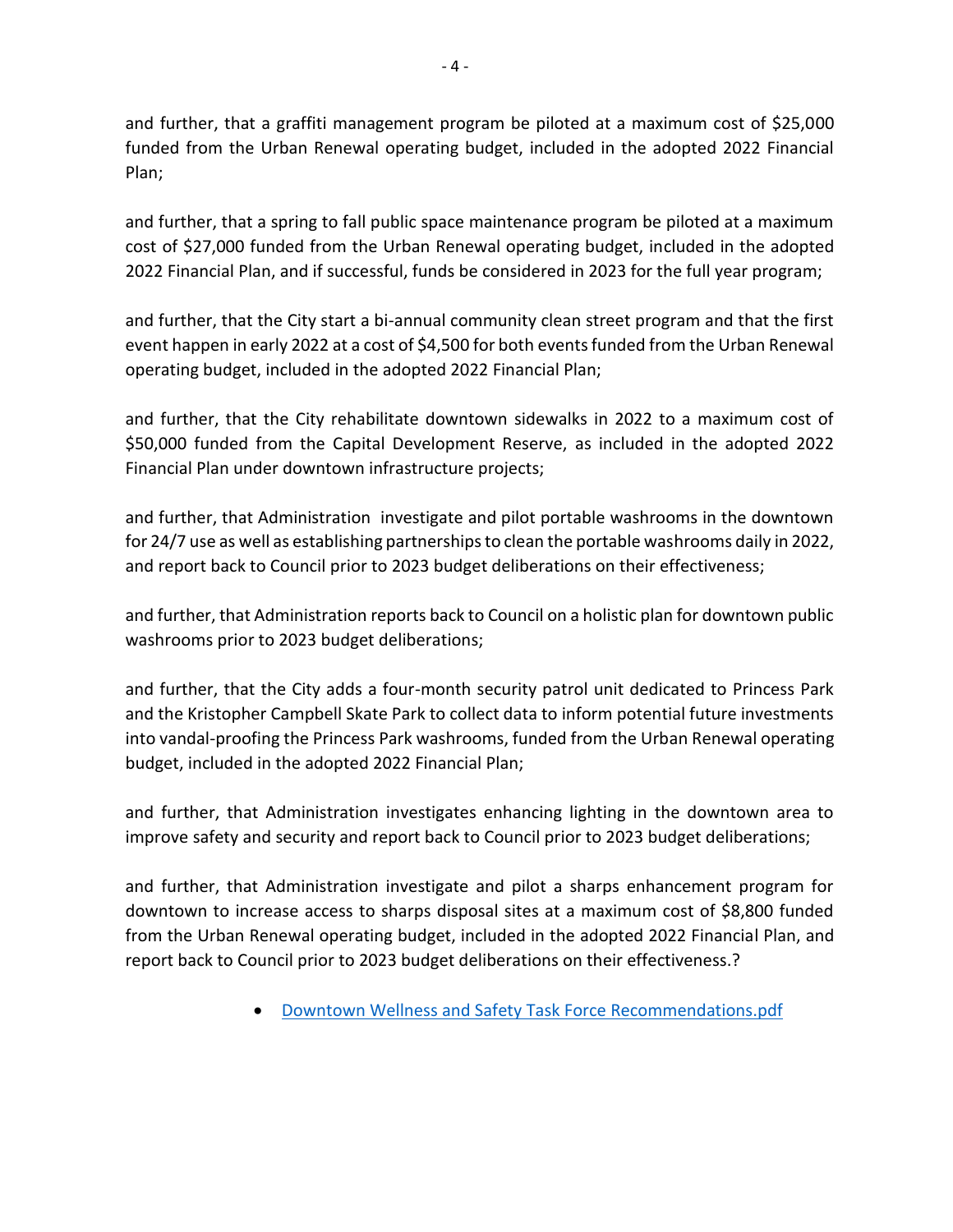### (B) COUNCIL CHAMBER AUDIO/VISUAL PROJECT

That a maximum of \$50,000, be transferred from the Information Technology Reserve to the Council Expenses operating account to fund the upgrade to the Council Chamber audio/visual system.

[Council Chamber Audio Visual Project.pdf](https://paperlesscouncil.brandon.ca/attachments/A_2022/GEN_CWLFMFQYFULVUXRPQGSTGZYQYRAVWQIKPPBOIQWWYOOJVCFQUTS_Council%20Chamber%20Audio%20Visual%20Project.pdf)

#### (C) REVIEW OF ANIMAL CONTROL BY-LAW NO. 5900

That the report to amend the Animal Control By-law No. 5900 be received;

and further that the Brandon Police Service Traffic/By-Law Section work with Legislative Services to prepare an updated Animal Control By-Law and Fee Schedule.

[Review of Animal Control By-law No. 5900.pdf](https://paperlesscouncil.brandon.ca/attachments/A_2022/GEN_XIEVIKDGAYOIAYAVNAGXEISHYLANMEBEYWTNUHFHVYSSUMMOVXE_Review%20of%20Animal%20Control%20By-law%20No.%205900.pdf)

### (D) TENDER - CONTRACT E1 - RESEARCH STATION DITCH

That the low bid submitted by Hodgson Construction Inc. to carry out 2022 Contract E1  $-$ Research Station Ditch, as per Tender and Specifications, at a cost of \$224,829.45 (net of GST) be accepted;

and further, that \$250,000 be authorized to be expended from the Diking and Flood Control Reserve for the project.

Tender - [2022 Contract E1 Research Station Ditch.pdf](https://paperlesscouncil.brandon.ca/attachments/A_2022/GEN_TEJTRNGLQHOPQJCEVIVTIETSLXSGEWBZQCGMLRNPKLDQIAQVTFS_Tender%20-%202022%20Contract%20E1%20Research%20Station%20Ditch.pdf)

### (E) INTERIM APPOINTMENT TO THE POVERTY COMMITTEE

That the following interim citizen appointment be and is hereby made to the Poverty Committee for a term of office to commence immediately and expire December 31, 2023:

Cynamon Mychasiw

[Interim Appointment to Poverty Committee.pdf](https://paperlesscouncil.brandon.ca/attachments/A_2022/GEN_TOXLPJLHIHZPEPKENIRKUQXBLZSMIPJRAFDBAOPNDRTHCGTTHKK_Interim%20Appointment%20to%20Poverty%20Committee.pdf)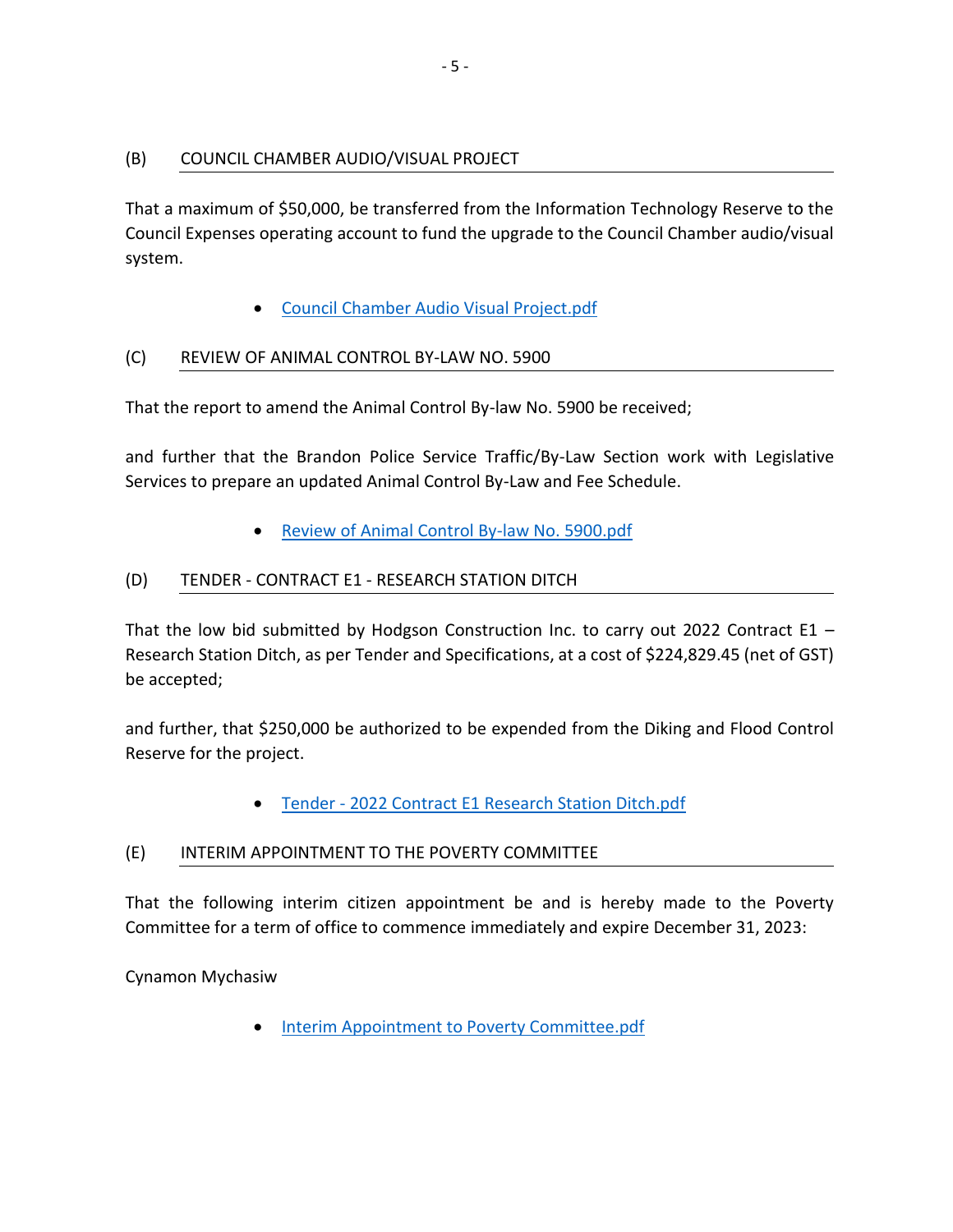## (F) REQUEST FOR PROPOSALS - PEER REVIEW AND PREPARATION OF MUNICIPAL SERVICING STANDARDS FOR THE CITY OF BRANDON

That the bid submitted by Tetra Tech Canada Inc. to carry out the Peer Review and Preparation of Municipal Servicing Standards for the City of Brandon, as per the Request for Proposals, at a cost of \$213,425 (net of GST) be accepted;

and further, that \$115,000 in additional funding be authorized to be expended from the Capital Development Reserve for the project.

- Request for Proposal Peer Review and Preparation of Municipal Servicing [Standards.pdf](https://paperlesscouncil.brandon.ca/attachments/A_2022/GEN_BPPKKJMPRQRPKEGZRZAMJTXAOPPEBPXAWZSIYWIHHOYXGAZKVIW_Request%20for%20Proposal%20-%20Peer%20Review%20and%20Preparation%20of%20Municipal%20Servicing%20Standards.pdf)
- 14. By-Laws

## NO. 7322 PRINCESS DOWNTOWN PRIORTY SITE TAX INCREMENT FINANCING AND REGULATION 2ND & 3RD READINGS

That Princess Downtown Priority Site Tax Increment Financing By-law No. 7322 be read a second time.

That the by-law be read a third and final time.

That the regulation to establish pre-approved site specific conditions (SITESREG-001) to support By-law No. 7322, be approved;

and further, that Administration be authorized to execute the associated agreements required to protect the City's interests in accordance with any procedures, policies, by-laws and Acts.

By-law No. 7322 - [Princess Downtown Priority Site TIF and Regulation.pdf](https://paperlesscouncil.brandon.ca/attachments/A_2022/BYL_GZDBBMLGRWOELHXAPHPSTEKCWFXBUSBZYBRHHRMYQBWJJKHXBBI_By-law%20No.%207322%20-%20Princess%20Downtown%20Priority%20Site%20TIF%20and%20Regulation.pdf)

# NO. 7335 TO AMEND TREE PROTECTION BY-LAW NO. 7285 – CLARIFICATION OF TERMS AND HOUSEKEEPING ITEMS 1ST READING

That By-law No. 7335 to amend Tree Protection By-law No. 7285 to clarify terms and general housekeeping amendments be read a first time.

By-law No. 7335 - [to Amend Tree Protection By-law No. 7285.pdf](https://paperlesscouncil.brandon.ca/attachments/A_2022/BYL_FVGNUTOYSRMQTGGEKIYSSPYWLGBUIAEAUPTEYCNVTINGMPOHLEX_By-law%20No.%207335%20-%20to%20Amend%20Tree%20Protection%20By-law%20No.%207285.pdf)